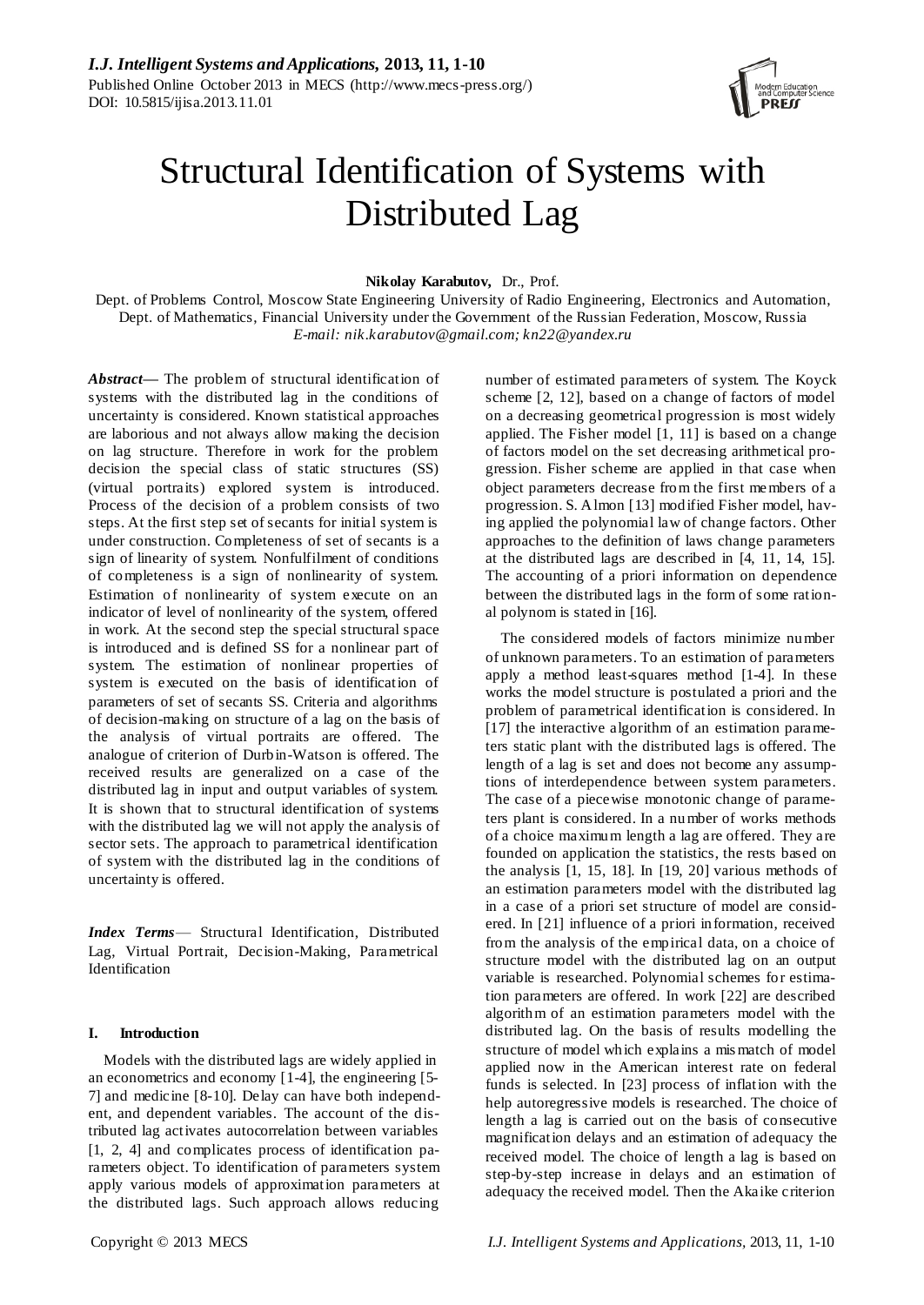and Bayesian information criteria are applied and the solution is made on model structure. The case of a priori uncertainty concerning structure and plant parameters was not study.

In work [24] the review of existing approaches to construction of models of an econometrics is executed. The analysis is based on methodology general-tospecific. It is based on simplification of the general theoretical model for the purpose of its conformity to experimental data. The methodology is based on statistical modelling and application of known statistics for a choice of length a lag. Authors consider application of the given approach to construction of models both with the dynamic specification of lag, and with a lag in an independent variable. The combination of methods of modelling to application of various statistics is most widely applied to a choice of structure the distributed lag [for example, 25, 26, 27]. In the majority of works disadvantages of existing statistics are considered and the area of their application is underlined.

In work [28] the information-set approach to structural identification of systems with the distributed lag in case of an irregular input [29] is offered. It is based on the analysis of static structures (visual portraits), reflecting nonlinear properties of system in special structural space [29]. Algorithms of decision-making on the maximum length of the distributed lag are offered. Algorithms do not demand calculation of statistical criteria. The analogue of Durbin-Watson criterion for a considered case is offered.

In the given work the approach offered in [28] develops. Criteria of decision-making on length of the distributed lag on input and output variables of system are described. It is shown, that for structural identification of systems with the distributed lag sector sets [28, 30] are not applicable. The approach to parametrical identification of system in the conditions of uncertainty is offered.

Article has the following structure. At first the method of an estimation of degree of linearity of system is described. The following section contains the description of a method of reception of set of the data for an estimation of structure of the distributed lag. In the subsequent sections the received results are applied to a choice of length of a lag on the basis of input and output variables. It is shown that sector sets are inapplicable for a choice of structure of a lag. In final section the problem of identification parameters of system with the distributed lag is analyzed. Results of modelling are resulted.

## **II. Problem Statement**

Consider plant

$$
y_n = A_n^T U_n + \xi_n \,,\tag{1}
$$

where  $y_n \in R$  is an exit;  $U_n \in R^k$  is the input vector which elements are limited, is limiting nondegenerate functions;  $n \in J_N = [0, N]$  is discrete time,  $N < \infty$ ;  $X_n = X(u_{i,n} \in U_n, y_n) \in R^n$  is a vector of the distributed lags on  $u_{i,n} \in U_n$  and  $y_n$ ;  $A \in \mathbb{R}^k$ ,  $B \in \mathbb{R}^m$  are vectors of constant parameters;  $\xi_n \in R$  is a perturbation,  $|\xi_n| < \infty$ for all  $n \in J_N$ .

We believe, as  $u_{i,n} \in U_n$   $(i = 1, k)$  and  $\xi_n \in R$  are irregular functions of time.

For (1) the set of the measured values is known

$$
\mathbf{I}_o = \{y_n, U_n \,\forall n \in \mathcal{J}_N\}
$$
\n<sup>(2)</sup>

and map  $\Gamma_o: \{U_n\} \times \{y_n\}$   $\forall n \in J_N$  describing an observable informational portrait [7, 29].

It is necessary  $I_o, \Gamma_o$  to estimate on the basis of analysis structure of system (1). It means that it is necessary to estimate degree of linearity and dimension of vector *X n* .

### **III. Estimation of Degree of Linearity System (1)**

Consider restriction of an observable information portrait  $\Gamma^{\mu_i}_a$ *i*  $\left. \Gamma_o^{u_i} \subset \Gamma_o \right|_{u_i \in U}$   $\forall i = \overline{1,k}$  and for every  $\Gamma_o^{u_i}$  construct a secant

$$
\overline{\gamma}(y, u_i) = a_i u_{i,n},
$$

where  $a_i$  are some real numbers.

Introduce set on (2) set of secants for  $\Gamma_o$ 

$$
S(U, y) = {\overline{\gamma}(y, u_i) \quad \forall i = \overline{1, k}}.
$$

**Definition 1** [7, 29]. Field of structures  $S<sub>S</sub>$  of system (1) name set of maps  $\overline{\gamma}(y, u_i) : \{u_i\} \to \{y\}$   $\forall i = \overline{1, k}$  on Euclidean plane

$$
S_{S} = S(U, y).
$$

Designate

square  
\n
$$
\Phi_n = [\overline{\gamma}(y_n, u_{1,n}), \overline{\gamma}(y_n, u_{2,n}), ..., \overline{\gamma}(y_n, u_{k,n})]^T
$$

and considerthe equation

$$
\hat{y}_n = \Psi^T \Phi_n,\tag{3}
$$

where vector  $\Psi \in R^k$  define by means of a leastsquares method. Estimation  $\Psi$  exists on the basis of the suppositions made in section 2 concerning input  $U_{\text{max}}$ .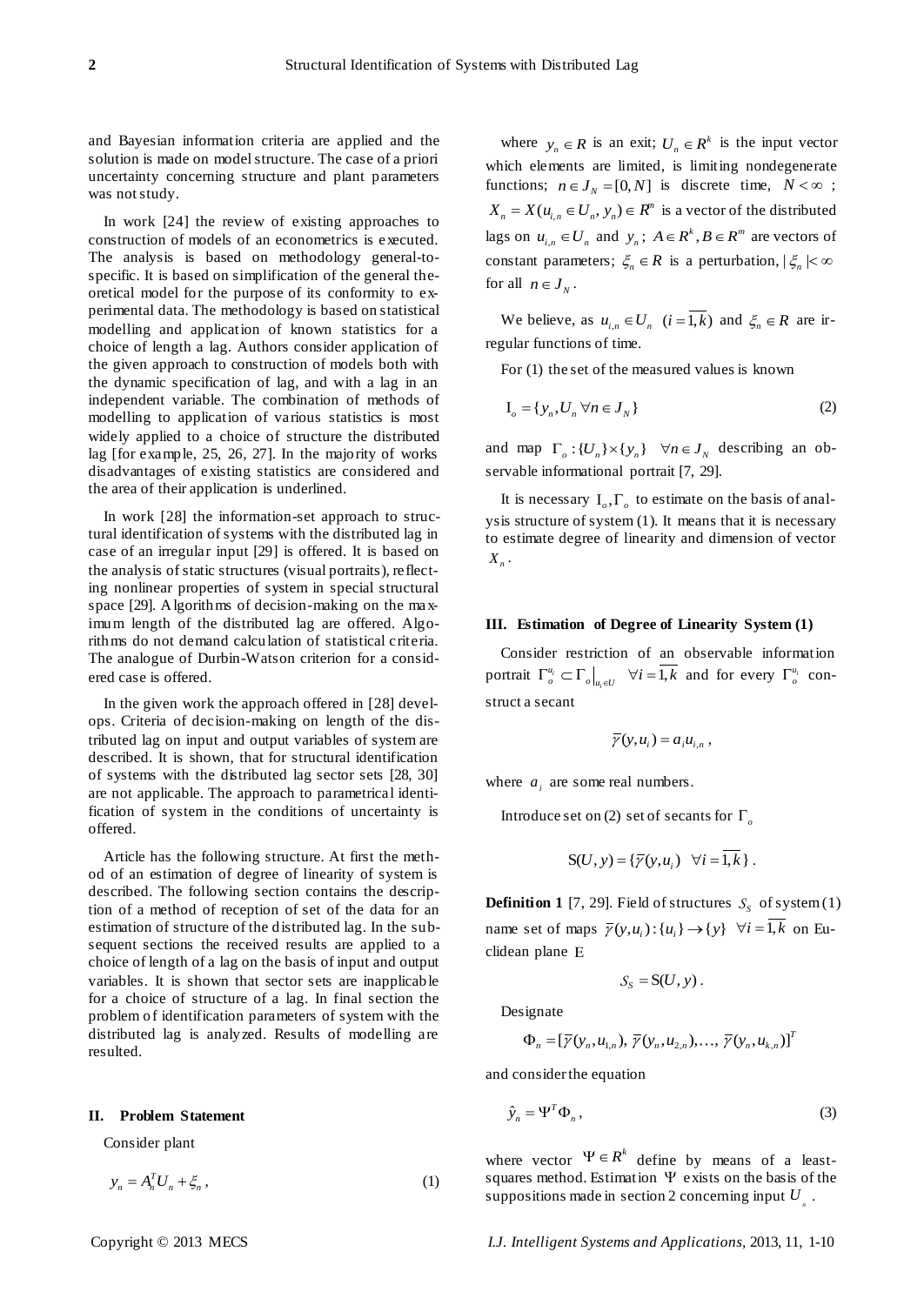Completeness of system (1) in the field of structures  $S<sub>S</sub>$  follows from the following statement [29, 31].

**Theorem 1.** Consider a vector of informative variables  $U_n \in R^k$  and a field of structures  $S_S \subset S(U, y)$  for (1). Then the field of structures  $S<sub>S</sub>$  of system(1) is full, if

$$
\sum_{i=1}^{k} \psi_i = 1, \qquad (4)
$$

where  $\psi_i$  is *i*-th element of vector  $\Psi$  in (4).

The theorem 1 gives sufficient conditions of linearity (nonlinearity, collinearity) systems (1) on the set field of structures. If the condition (4) is fulfilled, that field  $S<sub>S</sub>$  is full. Hence,  $S<sub>S</sub>$  is a linear span of an exit system (1). Otherwise make a solution on presence of nonlinearity or collinearity (autocorrelation) in system (1).

Let

$$
\sum_{i=1}^k \psi_i = \chi.
$$

Magnitude  $\Delta(\Psi) = \chi - 1$  name level of nonlinearity of system (1) in parametrical space  $P_{\varphi} = (A, B)$ . As the distributed lags are the mult icollinearity reason in (1), then  $\Delta(\Psi)$  will accept small values.

## **IV. Set for an Estimation of Structure of Distributed Lag**

Consider at first a case, when  $X_n = X(u_{i,n})$ . Apply the approach, offered in [7, 29]. Generate set for an estimation of structure (1). Introduce a variable  $s_n = I^T U_n$ , where  $I \in \mathbb{R}^k$  is a unit vector. Apply model  $\hat{\mathcal{F}}_{\overline{s},n} = a_s s_n$ . Find parameter  $\hat{a}_s \in R$  from a condition

$$
\arg\min_{\hat{a}_s} (\hat{y}_{s,n} - y_n)^2 = \hat{a}_s^* \,. \tag{5}
$$

Let  $e_n = \hat{y}_{s,n} - y_n$  is a variable which contains the data about structure of a lag of system (1). As argument  $X(u_{i,n})$  use variable  $u_{i,n} \in U_n$ , which ensures maximum value of coefficient of determination  $r_{e,u_i}^2$  between *e* and  $u_i$ . It is true and for  $y_n$ . As shown in [7, 29], set  ${e_n, u_{i,n}}$  does not allow to solve a problem of structural identification. The given statement follows directly from this that the index in an inequality of Holder [32] for  $e_n$  is close to zero. Therefore introduce coefficient of structural properties (CSP) [7]

$$
k_{e,u_i,n} = k_s(e,u_i,n) = \frac{e_n}{u_{i,n}}.
$$
 (6)

Generate set

$$
\begin{aligned} \text{Generate set} \\ \mathbf{I}_k &= \mathbf{I}_k(k, e) = \left\{ e_n, \, k_n, \, n \in J_N = [0, N] \right\}, \, k_n \stackrel{\text{df}}{=} k_{e, u_i, n} \,. \end{aligned}
$$

**Definition 2.** Name  $\mathcal{P}_s = (k, e)$  structural space of the system(1), allowing to identify structure of vector  $X_n$ .

On  $J_N$  will order  $k_{e,u_i,n}$  on increase. Generate  $\{k_q^v\}$ , where  $k_q^v = k_s(e, u_i, q)$ ,  $q \in J_N^v = [0, N]$ . As to every  $k_q^v$ corresponds value  $e_q^v$  receive

$$
\mathbf{I}_{k}^{\nu} = \left\{ e_{q}^{\nu}, \, k_{q}^{\nu}, \, q \in \mathbf{J}_{N}^{\nu} \right\}.
$$

In  $\mathcal{P}_s$  define map  $\Gamma_{e,k}^{\nu}$  :  $\{k_q^{\nu}\}\rightarrow \{e_q^{\nu}\}\$  and structure  $S_{k,e}^{\nu}$  corresponding to it.

Now estimate structure  $X_n$  on the basis of the analysis  $I_k^{\nu}$  and  $S_{k,e}^{\nu}$ .

Such approach well works at an estimation of structure nonlinear static systems [7, 29]. For systems with the distributed lag it demands modification.

## **V.** Decision-Making on Length of a Lag in  $X(u_{i,n})$

Set  $I_{e,u} = \{e_n, u_{i,n}\}\)$  contains uncertainty  $\mathcal{N}_L$  and  $\mathcal{N}_{Lg}$ .  $\mathcal{N}_L$  is an incomplete account of linear component system (1).  $\mathcal{N}_{Lg}$  reflects influence of disturbance from the distributed lag. For an exception  $\mathcal{N}_L$  [28] construct a secant for  $e_n$ 

$$
\overline{\gamma}(e,u_i) = \alpha_0 + \alpha_1 u_{i,n},
$$

where  $\alpha_0, \alpha_1$  define as a solution of a problem (5).

Introduce new variable  $\varepsilon_n = e_n - \overline{\gamma}(e, u_i)$  which does not contain  $\mathcal{N}_L$ . For estimation  $\mathcal{N}_{Lg}$  analyze set  $\{\varepsilon_n, u_{i,n}\}.$ 

To reception of a tentative estimation of the maximum lag *m* apply algorithm  $CD_\rho$  from [28].

In work the set-functional approach to structural identification is applied. Therefore known methods of a choice length the lag, based on statistical criteria (section 1 see), we do not consider.

To an estimation of independence of elements of a vector  $X_n$  apply the theorem 1. As the set analysis  $I_{e,\mu}$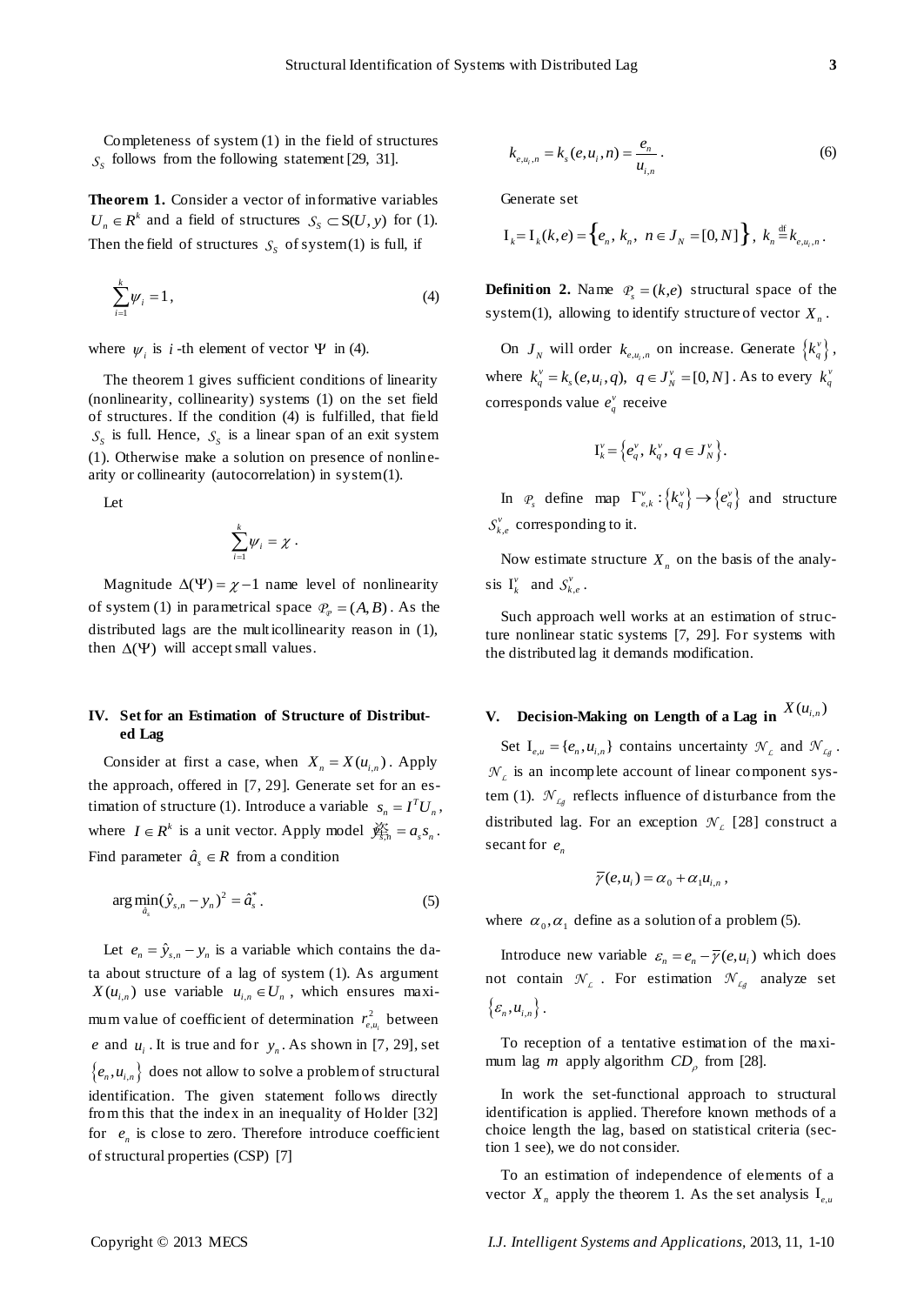is inefficient to eat, apply results of section 4 and generate set

$$
\mathbf{I}_{\varepsilon,k_{\chi}} = \left\{ \varepsilon_n, k_{\varepsilon,x_{i,n}}, i = \overline{1,m} \quad \forall n \in J_N \right\},\tag{7}
$$

where  $k_{s,x_i,n}$  calculate on the basis of (6) and designate  $e_n = \varepsilon_n, \quad x_{i,n} \in X_n$ .

On  $I_{\varepsilon, k_x}$  introduce transformation

$$
\Gamma_{\varepsilon,k_{\varepsilon,x_i}}:\{\big\{k_{\varepsilon,x_{i,n}}\big\}\to{\varepsilon_n}\}.
$$

 $\Gamma_{\varepsilon, k_{\varepsilon, x_i}}$  in space  $\mathcal{P}_{s, \varepsilon} = (k_{\varepsilon, x_{i,n}}, \varepsilon)$  corresponds structure  $\mathcal{S}_{k_{\varepsilon,x_i},\varepsilon}$ . Construct secants for  $\mathcal{S}_{k_{\varepsilon,x_i},\varepsilon}$ 

$$
\overline{\gamma}(\varepsilon_n, k_{\varepsilon, x_{i,n}}) = \beta_i k_{\varepsilon, x_{i,n}} \quad \forall i = \overline{1, m_*},
$$
\n(8)

where  $\beta_i$  are defined as the solution of a problem (5);  $m_*$  is a value *m* received by means of algorithm  $CD_\rho$ .

Generate a vector

$$
\Phi_{\varepsilon,n} = \left[ \frac{\overline{\gamma}(\varepsilon_n, k_{\varepsilon, x_{1,n}}), \overline{\gamma}(\varepsilon_n, k_{\varepsilon, x_{2,n}}),}{\cdots, \overline{\gamma}(\varepsilon_n, k_{\varepsilon, x_{m,n}})} \right]^T
$$
\n(9)

and apply model  $\hat{\epsilon}_n = \Psi_{\epsilon}^T \Phi_{\epsilon,n}$  to change forecasting  $\epsilon_n$ , where a vector  $\Psi_{\varepsilon} \in R^{m_{\varepsilon}}$  define on the basis of results section 3.

**Theorem 2** [28]. Let on set the  $I_{\varepsilon, k_x}$  field of secants is constructed for  $\varepsilon_n$ 

$$
S_{\varepsilon} = \left\{ \overline{\gamma} \left( \varepsilon_n, k_{\varepsilon, x_{i,n}} \right) \left( \forall i = \overline{1, m_*} \right) \& \left( n \in J_N \right) \right\}
$$

and the model  $\hat{\mathcal{E}}_n = \Psi_{\varepsilon}^T \Phi_{\varepsilon,n}$  is applied to forecasting of change a variable  $\varepsilon_n$ . Then the vector  $X_n \in \mathbb{R}^{m_n}$  is an element of structure of system (1), if

$$
\sum_{i=1}^{m_*} \psi_{\varepsilon,i} \neq 1\,,
$$

where  $m_*$  is defined by means of algorithm,  $CD_\rho$ ,  $W_{\varepsilon,i} \in \Psi_{\varepsilon}.$ 

**Remark 1.** As  $\varepsilon_n$  contains the information on vector influence  $X_n$  at statistical treatment  $U_n$ ,  $\zeta_n$  use analogue of criterion Durbin-Watson criterion [28]

$$
d=\frac{\sum_{n=1}^N \varepsilon_n^2}{\sum_{n=1}^N e_n^2}.
$$

Level of nonlinearity of system (1) in the presence of the distributed lag on  $X_n$  define as

$$
\Delta(\Psi_{\varepsilon})=\sum_{i=1}^{m_{\varepsilon}}\psi_{\varepsilon,i}-1.
$$

**Theorem 3.** Consider the set of secants  $S_{\varepsilon}$  set on  $I_{\varepsilon,k_{x}}$ , and a secant  $\overline{\gamma}(e, k_{e, u_i}) = \alpha_1 k_{e, u_i}$  for  $S_{k_{e, u_i}, e}$ . Let for secants coefficients of determinations are known  $r_{\varepsilon,k_{x_j}}^2$ ,  $j = \overline{1,m}$  and  $r_{e,k_{ni}}^2$ . Then the vector  $X(u_{i,n}) \in R^m$  is an element of structure system(1), if  $\forall z = 1, m$ 

$$
\left|r_{\varepsilon,k_{x_z}}^2-r_{\varepsilon,k_{ui}}^2\right|\leq \delta_x,
$$

where  $\delta_x \ge 0$  is a set value.

At the structure analysis the distributed lag of system (1) interpret as a nonlinear component (1). It follows from the theorem 1. Therefore develop the procedure, allowing making the decision on an uncertainty class  $\mathcal{N}_{Lg}$ . More low the method of an estimation the distributed lag, based on development of the approach from [28] is offered.

Between  $u_{i,n}$  and  $u_{i,n-j}$   $(j \ge 1)$  is a dependence and disturbance works  $\xi_n$ . Therefore application of secants a linear class  $\bar{y}$  can appear inefficient for decisionmaking. Consider set

$$
\mathbf{I}_{e,k_{X}} = \left\{ e_{n}, k_{e,x_{\rho,n}}, \ \rho = \overline{1,m} \ \forall n \in J_{N} \right\},\tag{10}
$$

where  $x_{\rho,n} \in X(u_{i,n})$ .

For every  $\rho = 1, m$  pair  $(e_n, k_{e,x_{\rho,n}})$  will order on increase on  $k_{e,x_{\rho,n}}$  and receive set

$$
\mathbf{I}_{e,k_{x_{\rho}}}^{\nu} = \left\{ e_{\rho,q}^{\nu}, k_{e,x_{\rho,q}}^{\nu}, \ q \in J_{N}^{\nu} \right\},\
$$

where the index  $\rho$  in  $e_{\rho,q}^{\nu}$  is introduced to underline dependence  $e_q^v$  from  $k_{e,x_{\rho,q}}^v$ .

Corresponding set  $I_k^{\nu}$  construct for  $u_i$ . Consider mappings

$$
\Gamma_{e,e_{\rho}}^{\nu}:\left\{e_{q}^{\nu}\right\}\to\left\{e_{\rho,q}^{\nu}\right\},\ \rho\geq1\,,\tag{11}
$$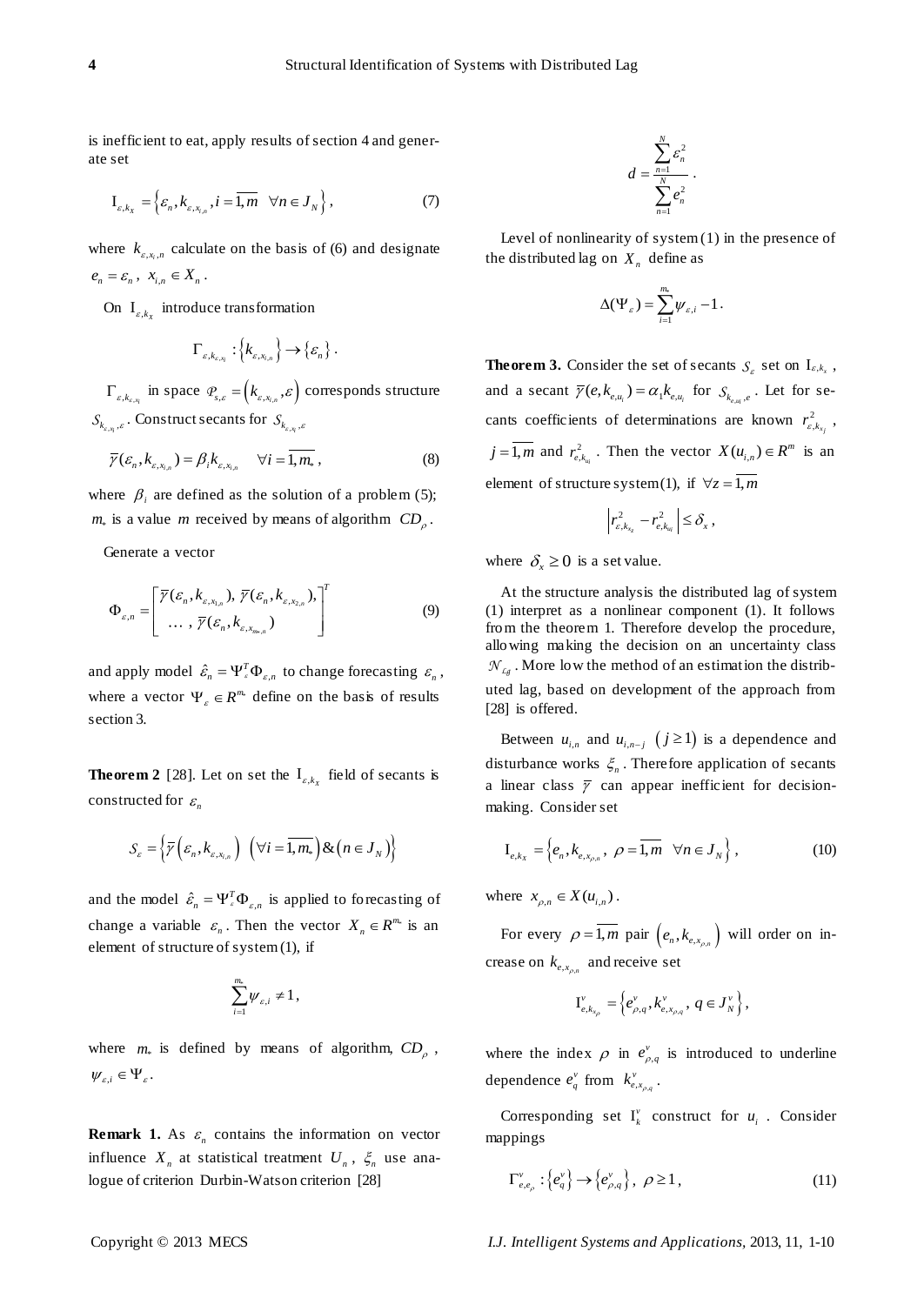Which describe structures  $S_{e,e_p}^v$ . For every  $S_{e,e_p}^v$  construct a secant

$$
\overline{\gamma}_{2,\rho}\left(e_q^{\nu},\,e_{\rho,q}^{\nu}\right)=a_{\rho,0}^{\nu}e_q^{\nu}+a_{\rho,1}^{\nu}\left(e_q^{\nu}\right)^2\tag{12}
$$

ρ

and define a coefficient of determination  $r_{2,e^{\nu},e^{\nu}_{\nu}}^2$ .

**Theorem 4.** Let for system (1) with  $X(u_{i,n} \in U_n) \in R^m$ : i) on sets  $I_{e,k_x}^{\nu}$  $v_{e,k_{x_{\rho}}}$  and  $\Gamma_k^{\nu}$  structures  $S_{e,e_{\rho}}^{\nu}$ , described by mappings (11), are constructed; ii) for  $S_{e,e}^{v}$  secants  $\overline{\gamma}_{2,\rho}\left(e_q^{\nu}, e_{\rho,q}^{\nu}\right)$  (12) are defined. If for a secant  $\overline{\gamma}_{2,\rho}\left(e_q^{\nu}, e_{\rho,q}^{\nu}\right)$  structure the  $S_{e,e_\rho}^{\nu}\left(\rho \geq 1\right)$  condition is executed

$$
r_{2,e^v,e^v_{\rho}}^2 \geq \delta_v,
$$

where  $\delta_{\nu} > 0$  is some set number, then is  $x_{\rho,n} = u_{i,n-\rho}$ element of structure system (1).

The theorem 4 allows to define length of the distributed lag  $m_*$  of a variable  $u_i \in U$ . The decision accept on the basis of the interdependence analysis between a virtual variable  $e_n$  and its forecast by means of variables  $x_{\rho,n}$ .

The decision on lag presence on  $u_i$  can be received on the basis of the analysis of the data in space  $P_{s} = (k, e)$ .

Consider set  $I_{k_i}^v = \{e_q^v, k_{i,q}^v, q \in J_N^v\}$  and define on it mapping  $\Gamma_{e,k_i}^{\nu}$  :  $\{k_{i,q}^{\nu}\}\rightarrow \{e_q^{\nu}\}\$ , where  $k_{i,q}^{\nu}$  is a coefficient of structural properties on an input  $u_i$ . On a basis  $\Gamma_{e,k_i}^{\nu}$ set structure  $S_{e,k_i}^v$  $S_{e,k_i}^v$ . Generate sets  $I_{e,k_x}^v$  $\int_{e,k_{x_{\rho}}}^{\nu}$  and on them define  $\Gamma_{e,k_{x}}^{v}$  $\Gamma_{e,k_{x,p}}^{\nu}$  and  $S_{e,k_{e,x}}^{\nu}$  $S_{e,k_{e,x_p}}^v$ ,  $\rho \ge 1$ . Define for  $S_{e,k_i}^v$  $S_{e,k_i}^{\nu}$  and , , *e x*  $S_{e, k_{e, x_{\rho}}}^{v}$  secants

$$
\overline{\gamma}_{2}\left(e_{i,q}^{v}, k_{i,q}^{v}\right) = \overline{\gamma}_{2,i} = a_{i,0}^{v}k_{i,q}^{v} + a_{i,1}^{v}\left(k_{i,q}^{v}\right)^{2}, \qquad (13)
$$

$$
\overline{\gamma}_{2}\left(e_{x_{\rho},q}^{\nu},k_{x_{\rho},q}^{\nu}\right)=\overline{\gamma}_{2,x_{\rho}}=\widetilde{a}_{\rho,0}^{\nu}k_{x_{\rho},q}^{\nu}+\widetilde{a}_{\rho,1}^{\nu}\left(k_{x_{\rho},q}^{\nu}\right)^{2},\quad(14)
$$

where  $a_{i,0}^{\nu}, a_{i,1}^{\nu}, \tilde{a}_{\rho,0}^{\nu}, \tilde{a}_{\rho,1}^{\nu}$  are some numbers defined by means of least-squares method. For  $\bar{\gamma}_2(e_{i,q}^v, k_{i,q}^v)$  and  $\overline{\gamma}_2 \left( e_{x_p,q}^v, k_{x_p,q}^v \right)$  coefficients of determinations also are known  $r_{2,\bar{r}_2}^2$  $r_{2,\bar{y}_{2,i},e^{\nu}}^2$ ,  $r_{2,\bar{y}_{2,i}}^2$  $r_{2, \bar{y}_{2,\rho}, e^{\nu}}^2$ . Designate average values  $x_{\rho, n}$ as  $\bar{x}_{\rho,n}$ .

**Theorem 5.** Let for system (1) with  $X(u_{i,n} \in U_n) \in R^m$ in space  $\mathcal{P}_s = (k, e) : \mathbf{i}$  on sets  $\mathbf{I}_{e,k_s}^{\nu}$  $\frac{v}{e,k_{x_{\rho}}}$ ,  $\mathbf{I}_{k_i}^v$  $\int_{k_i}^v$  structures  $S_{e,k_i}^v$  $S_{e,k}^{\nu}$ and  $S_{e,k}^{\nu}$  $S_{e,k_i}^v$ , described by mappings  $\Gamma_{e,k_i}^v$  $\Gamma_{e,k_{x_p}}^{\nu}$  and  $\Gamma_{e,k_i}^{\nu}$ , are constructed; ii) for  $S_{e,k}^{\nu}$  $S_{e,k_i}^v$  and  $S_{e,k_{e,s}}^v$  $S_{e, k_{e, x_{\rho}}}^{v}$  secants (13), (14) are defined. If for a secant  $\overline{\gamma}_2 \left( e_{x_\rho,q}^{\nu}, k_{x_\rho,q}^{\nu} \right)$  structure the  $,k_{e}$ <sub>x</sub>  $S_{e,k_{\text{max}}}^{\nu}$  ( $\rho \ge 1$ ) condition are executed  $_{\rho}$ 

$$
\left| r_{2,\bar{\gamma}_{2,x_{\rho}},e_1^{\nu}}^2 - r_{2,\bar{\gamma}_{2,\rho},e_1^{\nu}}^2 \right| \leq \delta_{\rho} , \qquad (15)
$$

$$
\left|\tilde{a}_{\rho,1}^{\nu}-\overline{x}_{\rho,n}\right|\leq\pi_{\rho},\tag{16}
$$

where  $\delta_{\rho} > 0$  and  $\pi_{\rho}$  are some set numbers, then is  $x_{\rho,n} = u_{i,n-\rho}$  element of structure of system (1).

The proof of the theorem 5 is obvious. It is based that structures  $S_{e,k}^{\nu}$  $S_{e,k_i}^{\nu}$  and  $S_{e,k_{e,s}}^{\nu}$  $S_{e,k_{e,n}}^{v}$  describe variable change  $e_q^{v}$ . ρ Therefore the decision on inclusion in structure of system (1) accept concerning that variable  $x_{\rho} \in X_n$ , which ensures necessary level of a coefficient determination. Values  $r_{2,\bar{r}_2}^2$  $r_{2,\bar{z}_{2,\rho},e^{\nu}}^2$  should belong to the set interval, as reflects (15). If values  $r_{2,\bar{r}_2}^2$  $r_{2,\bar{y}_{2,\rho},e^{\nu}}^2$  are approximate, then use restriction (16) on a received estimation of average value  $x_{\rho,n} = u_{i,n-\rho}$ .

Other approaches of a choice of length the distributed lag  $u_i$  are described in [28].

## **VL** Choice of Length Lag for  $X(y_n)$

Let in system (1)  $X_n = [x_{1,n}, x_{1,n},..., x_{l,n}]^T$ , where  $x_{i,n} = y_{n-i}$ ,  $i = 1, l$ . To a prior estimation l apply algorithm  $CD_\rho$ . One of methods of a choice of length the distributed lag is described in [28]. It is based on application of the theorem 1. As show results of modelling, to make the decision on structure of the distributed lag on  $y_n$  in space  $P_s = (k,e)$  on a class of linear secants for virtual portraits  $S_{e,k}^{\nu}$  not always it is possible. Therefore we describe the approach based on application of theorems 4, 5.

Consider space  $P_{s,e} = (e_q^v, e_{i,q}^v)$ , where  $e_q^v, e_{i,q}^v$  are elements of sets

$$
I_{e,k_y}^v = \left\{ e_q^v, k_{e,y_q}^v, q \in J_N^v \right\},
$$
  

$$
I_{e,k_{x_i}}^v = \left\{ e_{i,q}^v, k_{e,x_{i,q}}^v, q \in J_N^v \right\}, i \ge 1.
$$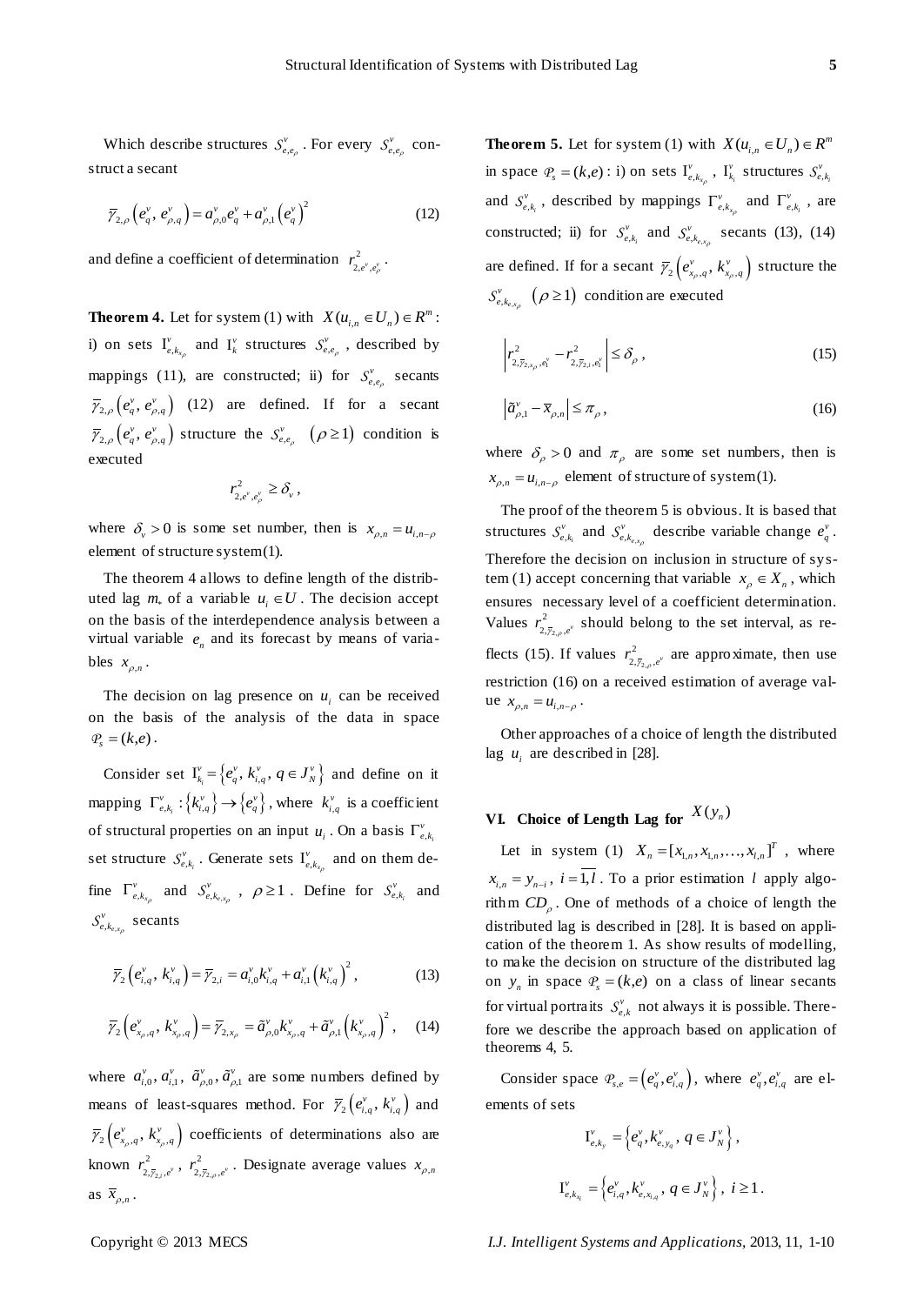On  $I_{e,k_y}^{\nu}$  $_{e,k_y}^{\nu}$ ,  $I_{e,k_{x_i}}^{\nu}$  $v_{e,k_{x}}$  introduce mapping  $\Gamma_{e,e_i}^{\nu}$  :  $\{e_q^{\nu}\} \rightarrow \{e_{i,q}^{\nu}\},$  $i \geq 1$ . The method of its construction is described in section 5.  $\Gamma_{e,e_i}^{\nu}$  corresponds structure  $S_{e,e_i}^{\nu}$  $S_{e,e_i}^v$ . For every , *i*  $S_{e,e_i}^{\nu}$  construct a secant

$$
\overline{\gamma}_{2,i}\left(e_q^{\nu},\,e_{i,q}^{\nu}\right)=a_{i,0}^{\nu}e_q^{\nu}+a_{i,1}^{\nu}\left(e_q^{\nu}\right)^2\tag{17}
$$

and define a coefficient of determination  $r_{2,e^{\gamma},e^{\gamma}}^2$ . Apply the theorem 4 to an estimation of length the distributed lag on  $y_n$ .

Consider space  $\mathcal{P}_{s,k_{x_i},e} = (k_{e,x_i}^v, e_i^v)$ . On set  $I_{k_{x_i}}^v$  $\int_{k_{\text{R}}}^{\nu}$  define mapping  $\Gamma^{\nu}_{e,k_{x_i}} : \{k^{\nu}_{x_i,q}\} \rightarrow \{e^{\nu}_{q}\}\$  and a virtual portrait , , *e xi*  $S_{e,k_{e,x_i}}^v$ , where  $k_{x_i}^v$ ,  $k_{x_i,q}^v$  is a coefficient of structural properties on an input  $x_i$ . Also consider set

$$
\mathbf{I}_{e,k_{y}}^{v}=\left\{ e_{q}^{v},k_{e,y,q}^{v},\,q\in J_{N}^{v}\right\} ,
$$

introduce mapping  $\Gamma_{e,k_{e,y}}^{\nu}$ :  $\{k_{e,y,q}^{\nu}\}\rightarrow \{e_q^{\nu}\}\$  and structure , , *e y*  $S_{e,k_{e,v}}^{v}$ . Apply (13), (14) and define secants

$$
\overline{\gamma}_{2}\left(e_{q}^{v}, k_{e,y,q}^{v}\right) = \overline{\gamma}_{2} = a_{y,0}^{v}k_{e,y,q}^{v} + a_{y,1}^{v}\left(k_{e,y,q}^{v}\right)^{2},\qquad(18)
$$

$$
\overline{\gamma}_{2}\left(e_{i,q}^{v}, k_{x_{i},q}^{v}\right) = \overline{\gamma}_{2,i} = \tilde{a}_{i,0}^{v}k_{x_{i},q}^{v} + \tilde{a}_{i,1}^{v}\left(k_{x_{i},q}^{v}\right)^{2}, \qquad (19)
$$

where  $a_{y,0}^{\nu}, a_{y,1}^{\nu}, \tilde{a}_{i,0}^{\nu}, \tilde{a}_{i,1}^{\nu}$  are some numbers defined by means of a method least-squares method.

For  $\overline{\gamma}_2(e_q^v, k_{e,y,q}^v)$  and  $\overline{\gamma}_2(e_{i,q}^v, k_{x_i,q}^v)$  coefficients of determinations also are known  $r_{2,\bar{r}_2}^2$  $r_{2, \bar{\gamma}_2,e^{\nu}}^2$  ,  $r_{2, \bar{\gamma}_2}^2$  $r_{2,\bar{y}_{2,i},e^{\nu}}^2$ . Designate average values  $x_{i,n}$  as  $\overline{x}_{i,n}$ . Apply the theorem 5 and receive an estimation of length the distributed lag on  $y_n$ .

The offered approach apply in a case

$$
X_n = X(u_{i,n} \in U_n, y_n) \in R^m.
$$

It is possible to apply Lyapunov characteristic indicators to an estimation of the distributed lag [33]. For this purpose use the approach described in [28, 29].

## **VII. About Sector Sets**

On the basis of the analysis of sector sets (SS) [29, 30] we can make the decision on a nonlinearity class. Despite complexities their construction for irregular inputs

SS allow to solve problems of structural identification of nonlinear static systems. Attempts to extend this approach on systems with the distributed lag have appeared unsuccessful. Explain it to that the distributed lag is result of the decision of difference equations. The received decision is somewhat approximate to a variable which is a basis for lag reception. Therefore SS in structural space for a base variable and its lags will differ not strongly. It does not allow developing effective algorithms of decision-making. Presence of the distributed lags on variables  $y_n$ , is the reason of decrease a coefficient of determination between input variables and a system output.

## **VIII. About Estimations of Parameters of System (1) at Distributed Lags**

Identification of parameters in system with the distributed lags will execute on a class of a priori set models of parameters (look section 1). Such approach it is based on minimization of number of the estimated parameters in the conditions of a mult icollinearity. It is the dominating. Authors offer various variations of approaches within the limits of the given concept of identification [17]. In [28] the method of identification the distributed lag on the basis of application Lyapunov characteristic indicators is described. It is based on estimations of a coefficient structural properties system on the set input. The coefficient structural properties is a parameter estimation at the considered distributed lag. Here we give development of the given approach.

We accept the received estimations of an average coefficient structural properties for admissible estimations of parameters at the distributed lags and form a vector  $\overline{B} \in R^m$ . Introduce some limited vector  $\Theta \in R^h$ , where  $h < m$ ,  $\Theta \in \Omega_{\Theta}$ . In particular, at  $h = 1$ ,

$$
\theta \in \Omega_{\Theta} = \left\{ \theta \in R, \theta \in \left[1 - \varepsilon_h, 1 + \varepsilon_h \right] \right\},\
$$

 $\varepsilon_h \geq 0$  is some set number. The second composed in the right part (1) write down in a form

$$
B^T X_n = \theta \overline{B}^T X_n \,. \tag{20}
$$

Apply a least-squares method (LSM) and receive an estimation  $\theta$ .

If adequacy of model with an estimation  $\theta$  is unsatisfactory, then choose  $h > 1$ . Consider a vector  $\Theta$  and execute division  $X_n$  into parts so that they contained nonsingular components. Let, for example  $X_n = \left[ \ X_{1,n}^T, X_{2,n}^T \right]^T$ . Then  $\vec{B} = \left[ \vec{B}_1^T, \vec{B}_2^T \right]^T$ . Let

$$
\Theta = \left[\theta_{1}, \theta_{2}\right]^{T}, \ D(\Theta) = \theta_{1} I_{h_{1}} \dotplus \theta_{2} I_{h_{2}} ,
$$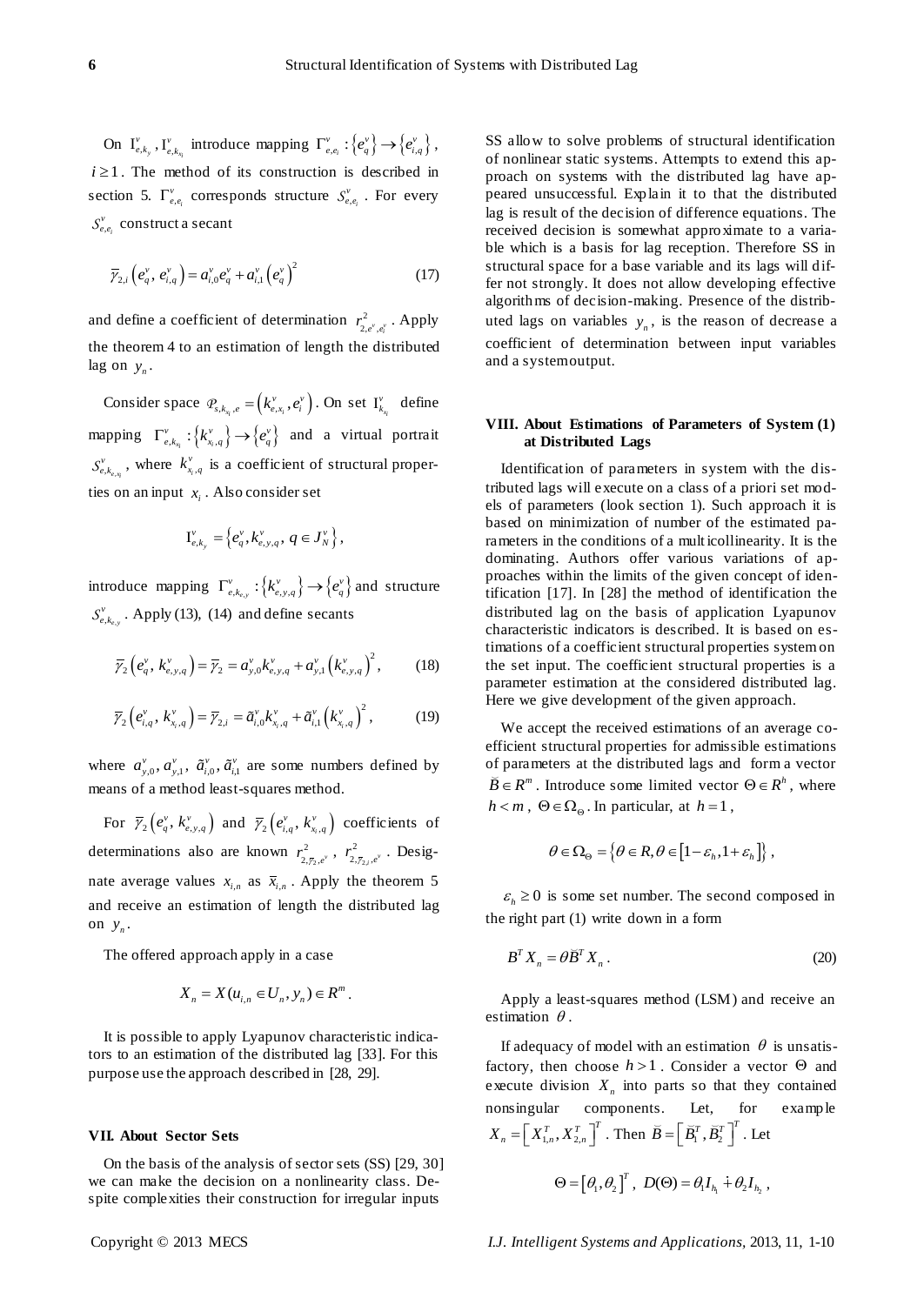where  $h_1 + h_2 = h$ ,  $D(\Theta)$  is a diagonal matrix from a vector  $\Theta$ ,  $I_{h_1} \in R^{h_1 \times h_1}$  $I_{h_i} \in R^{h_i \times h_i}$  is an unity matrix,  $\dot{+}$  is a direct sum of matrixes.

Then instead of (20) in model of identification for  $B^T X_n$  receive a relation

$$
\boldsymbol{B}^T \boldsymbol{X}_n = \left[ \boldsymbol{\theta}_1 \boldsymbol{\breve{B}}_1^T, \boldsymbol{\theta}_2 \boldsymbol{\breve{B}}_2^T \right] \left[ \boldsymbol{X}_{1,n}^T, \boldsymbol{X}_{2,n}^T \right]^T.
$$

To a vector estimation  $\Theta$  apply LSM. Estimate adequacy of the received model. If the forecasting error appears is big, then change dimension of vector  $\Theta$ . Execute identification process again.

**Remark** 2. A vector  $\Theta$  is possible to identify by means of adaptive algorithm taking into account restriction  $\Theta \in \Omega_{\Theta}$ . To synthesis of procedure identification apply a method  $\varphi$ -algorithms [34].

### **IX. Examples**

Consider system (1) with  $A = \begin{bmatrix} 1.5; 2; 2.8 \end{bmatrix}^T$ ,  $B = [0.7; 0.6^{\text{T}}]$ ,  $X_n \in R^2$ ,  $X_n = X(u_{1,n})$ .  $u_{i,n} \in U_n \in R^3$ are limited stochastic functions,  $\xi_n$  is a random variable with a zero expectancy and a final dispersion,  $|\xi_n| \leq 0.3$ .  $u_{1,n}$  receive on a basis the decision difference the equations of the second order. Apply the theorem 1 and receive, that the system is nonlinear,  $\Delta(\Psi) = 0.03$ . Value  $\Delta(\Psi)$  explain presence of linear interdependences (multicollinearity) in system. For lag estimation generate set

$$
\mathbf{I}_{e,u} = \left\{ e_n, u_{i,n} \left( \forall i = \overline{1,3} \right) \& \left( \forall n \in J_N \right) \right\}.
$$
 (21)

The analysis  $I_{e,\mu}$  has shown, that the lag is at a variable  $u_{1,n}$ . Apply algorithm  $CD_\rho$  and receive a prior estimation of length of a lag *m* . The estimation of length of a lag on  $u_{1,n}$  is  $m^* = 2$ . To validation of the received result apply the theorem 4.

Generate sets  $I_{e,k_{x}}^{v}$  $v_{e,k_{x}}$ ,  $\Gamma_k^{\nu}$ , consider mappings (11) and ρ structures  $S_{e,e_{\rho}}^{v}$ , where  $\rho \ge 1$ . For  $S_{e,e_{\rho}}^{v}$  define secants  $\bar{\gamma}_{2,\rho}\left(e_q^{\nu}, e_{\rho,q}^{\nu}\right)$  and  $r_{2,e^{\nu},e_{\rho}^{\nu}}^2$ :

$$
\overline{\gamma}_{2,1} (e_q^v, e_{1,q}^v) = 0.975 e_q^v - 0.0133 (e_q^v)^2, r_{2,e^v, e_1^v}^2 = 0.948,
$$
  

$$
\overline{\gamma}_{2,2} (e_q^v, e_{2,q}^v) = 0.967 e_q^v - 0.019 (e_q^v)^2, r_{2,e^v, e_2^v}^2 = 0.934,
$$



Let  $\delta_v = 0.93$ . Apply the theorem 4 and receive  $m^* = 2$ . On Figure 1 show lag influence on  $u_{1,n}$ .

To check of the received estimation of a lag apply theorems 5. Define secants (13), (14) and coefficients of determinations

$$
\overline{\gamma}_{2} (e_{1,q}^{v}, k_{1,q}^{v}) = \overline{\gamma}_{2,1} = 2.13k_{i,q}^{v} - 0.793(k_{1,q}^{v})^{2},
$$
\n
$$
r_{2,\overline{\gamma}_{2,1},e_{1}^{v}}^{2} = 0.971,
$$
\n
$$
\overline{\gamma}_{2} (e_{x_{1},q}^{v}, k_{x_{1},q}^{v}) = \overline{\gamma}_{2,x_{1}} = 1.93k_{x_{1},q}^{v} + 0.48(k_{x_{1},q}^{v})^{2},
$$
\n
$$
r_{2,\overline{\gamma}_{2,x_{1},e_{x_{1}}^{v}}^{2} = 0.964,
$$
\n
$$
\overline{\gamma}_{2} (e_{x_{2},q}^{v}, k_{x_{2},q}^{v}) = \overline{\gamma}_{2,x_{2}} = 1.76k_{x_{2},q}^{v} + 0.22(k_{x_{2},q}^{v})^{2},
$$
\n
$$
r_{2,\overline{\gamma}_{2,x_{2},e_{x_{2}}^{v}}^{2} = 0.928,
$$
\n
$$
\overline{\gamma}_{2} (e_{x_{3},q}^{v}, k_{x_{3},q}^{v}) = \overline{\gamma}_{2,x_{3}} = 1.69k_{x_{3},q}^{v} + 0.053(k_{x_{3},q}^{v})^{2},
$$
\n
$$
r_{2,\overline{\gamma}_{2,x_{3},e_{x_{3}}^{v}}^{2} = 0.922.
$$

Average values for  $u_1$  and  $x_p$  :  $\overline{u}_1 = 2.026$ ,  $\bar{x}_1 = 2.011$ ,  $\bar{x}_2 = 1.996$ ,  $\bar{x}_3 = 1.98$ . Let  $\delta_\rho = 0.043$ ,  $\pi$ <sub>p</sub> = 0.02. Check up conditions (15), (16). They will be executed for lags  $x_1$ ,  $x_2$ . So, we have received estimations for length of the distributed lag on an input  $u_1$ .

On Figure 2 show results of application the theorem 5. They confirm a conclusion about influence of the distributed lag as some equivalent nonlinearity in system. This conclusion receives from the analysis of change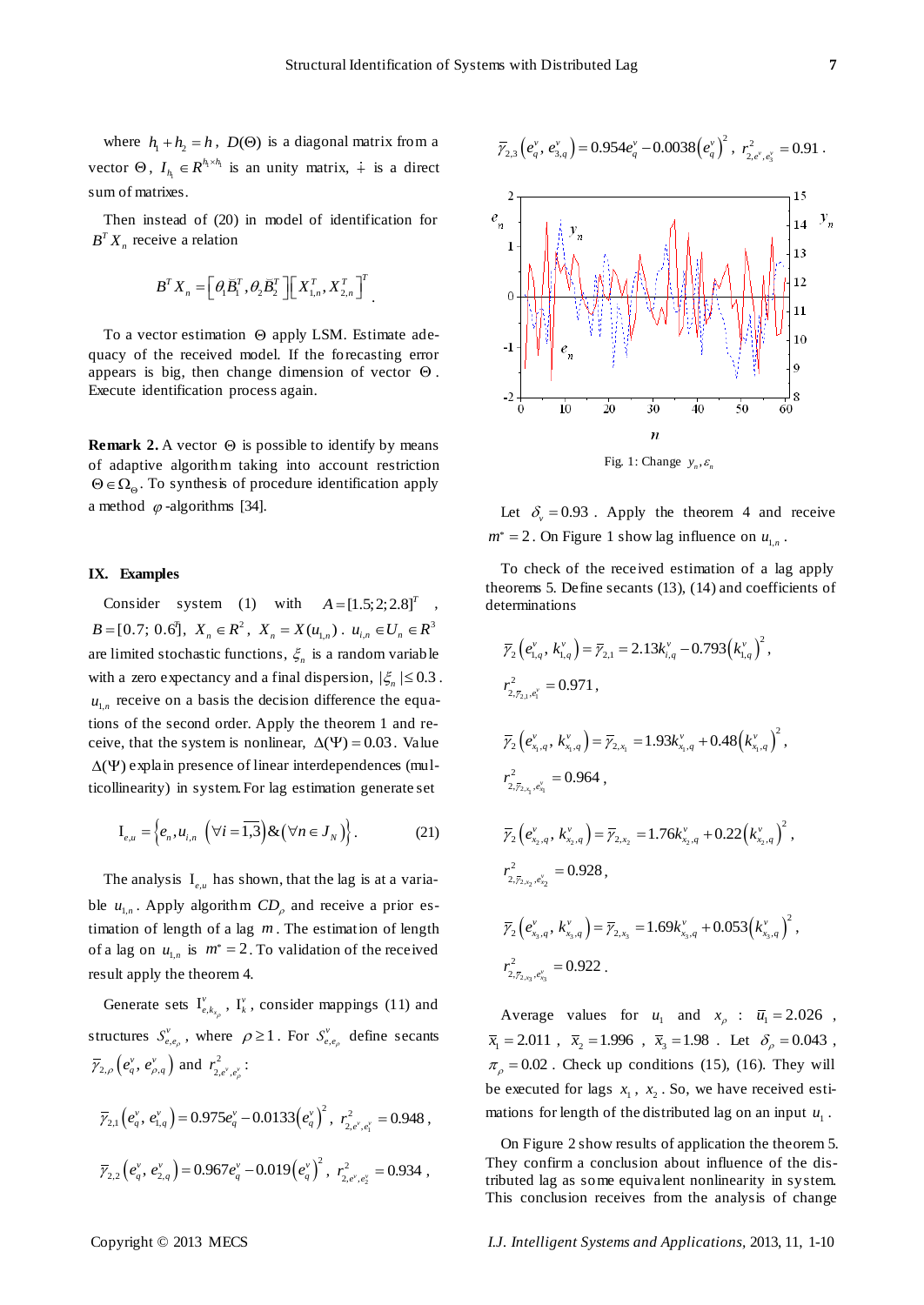secant  $\overline{\gamma}_{2,1}$  of structure  $S_{e,k_1}^v$ . For  $\overline{\gamma}_{2,x_3}$  we have almost linear dependence that confirms an elimination of a lag  $x_3$  of model structure.

Consider system (1) with  $X_n = \begin{bmatrix} x_{1,n}, x_{2,n} \end{bmatrix}^T$ ,  $x_{1,n} = y_{n-1}, x_{2,n} = u_{1,n-1}$ . Execute the analysis of set (21) and apply algorithm  $CD_{\rho}$  to an estimation of the dis-

tributed lag. Results of the analysis give lags on  $y_n$  and  $u_{1,n}$ . The estimation is  $m^* = 1$  on these variables. Apply the theorem 4 and confirm this conclusion.



Fig. 2: Structures  $S_{e,k_i}^v$  and secants  $\overline{\gamma}_{2,x_p}$ 

Define secants (13), (14) and coefficients of determinations

$$
\overline{\gamma}_{2} (e_{1,q}^{v}, k_{1,q}^{v}) = \overline{\gamma}_{2,1} = 1.909 k_{i,q}^{v} - 0.567 (k_{1,q}^{v})^{2},
$$
\n
$$
r_{2, \overline{\gamma}_{2,1}, e_{1}^{v}}^{2} = 0.933,
$$
\n
$$
\overline{\gamma}_{2} (e_{x_{2},q}^{v}, k_{x_{2},q}^{v}) = \overline{\gamma}_{2, x_{2}} = 2.0 k_{x_{2},q}^{v} + 0.771 (k_{x_{2},q}^{v})^{2},
$$
\n
$$
r_{2, \overline{\gamma}_{2, x_{2}, e_{x_{2}}^{v}}^{2} = 0.965,
$$
\n
$$
\overline{\gamma}_{2} (e_{x_{2},q}^{v}, k_{x_{2},q}^{v}) = \overline{\gamma}_{2, x_{2},2} = 1.694 k_{x_{2},q}^{v} + 0.115 (k_{x_{2},q}^{v})^{2},
$$
\n
$$
r_{2, \overline{\gamma}_{2, x_{2}, e_{x_{2},q}^{v}}^{2} = 0.946,
$$

where  $x_{2,2,q} = u_{1,q-2}$ .

Average values for  $u_{1,n}$ ,  $x_{2,n}$  and  $x_{2,2,n}$ :  $\overline{u}_1 = 2.028$ ,  $\bar{x}_2 = 2.023$ ,  $\bar{x}_{2,2} = 2.0$ . Secants  $\bar{y}_{2,1}, \bar{y}_{2,x_2}$  corroborate lag presence on  $u_{1,n}$ . The secant  $\overline{Y}_{2,x_{2,2}}$  is almost linear (for a linear secant  $\overline{\gamma}_{1,x_{2,2}}$   $r^2_{2,\overline{\gamma}_{1,x_{2,2}},e^{\nu}_{x_{2,2}}}$  $r_{2,\bar{\gamma}_{1,x_2},e_{x_2}^{\nu}}^2$  = 0.944 ). Condition

(16) for  $\overline{y}_{2,x_{2,2}}$  with  $\pi_{\rho} = 0.15$  is not true. Therefore  $x_{2,2,n}$  is no element of structure of system (1). High  $x_{1,x_{2,2}}$ <sup>, $e_{x_{2,2}}$ </sup>  $r_{2,\bar{r}_{1,x_2},e_{x_2}^{\nu}}^2$ , explain by means of application of the statement from [28]. Similarly execute identification of the distributed lag on  $y_n$ .

So, results of modelling confirm efficiency of the offered algorithms and methods.

## **X. Conclusion**

In work is functional-set approach to structural identification of discrete systems with the distributed lag is offered. The decisions on structure lag system part accept on the basis of the analysis special static structures. It is shown that the distributed lag can be considered as nonlinearity. We have applied to decision-making on length of a lag secants of the second order and have made the analysis of change their parameters. It is shown, that as criterion of decision-making on a belonging of the distributed lag the system structure can use degree of linearity of a secant the second order. The approach to parametrical identification of factors model is offered at the distributed lags. Unlike existing approaches we do not do any assumptions concerning the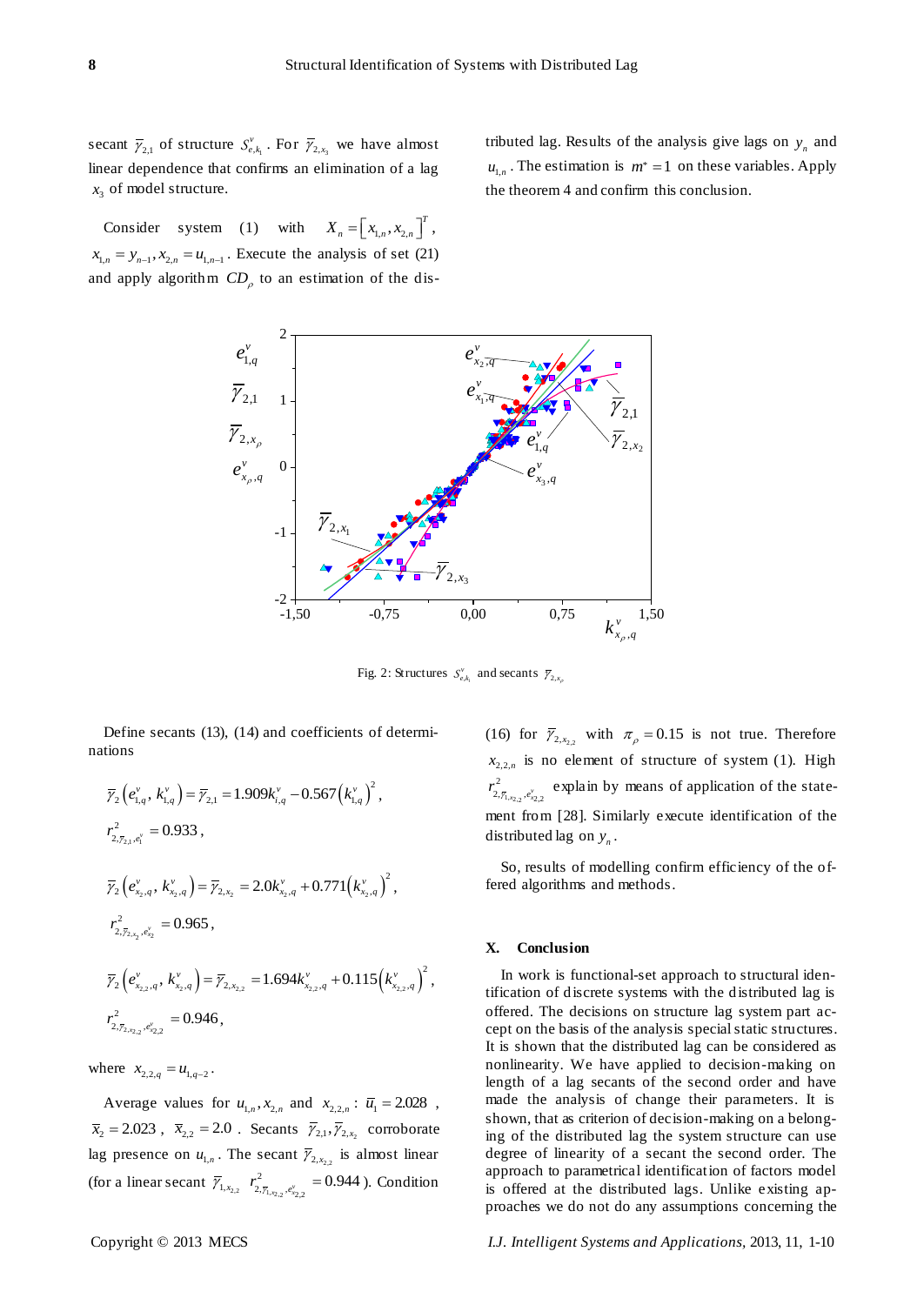law of change parameters. The approach is based on definition of tentative estimations parameters model on the basis of the analysis of a coefficient structural properties system. These estimations are specified on the basis of identification auxiliary factors (multiplicate parameters). Results of modelling have confirmed working capacity of the offered methods and algorithms.

## **References**

- [1] Malinvaud, E. Statistical methods in econometrics. 3d ed. North-Holland Publishing Co, Amsterdam, 1980.
- [2] [Johnston](http://www.worldcat.org/search?q=au%3AJohnston%2C+J.&qt=hot_author) J. Econometric methods. 2nd edition. McGraw-Hill Book Company, New York, 1972.
- [3] Demetriou I. C., Vassiliou E. E. An algorithm for distributed lag estimation subject to piecewise monotonic coefficients. International Journal of Applied Mathematics, v39, n1, 2009, pp. 1-10.
- [4] Dhrymes, P.J. Distributed Lags: Problems of Estimation and Formulation. Holden-Day, San Francisco. 1971.
- [5] Gershenfeld, N., The Nature of Mathematical Modelling. Cambridge University Press, Cambridge, 1999.
- [6] Kailath, T. (editor), Linear Least-Squares Estimation, Stroudsburg, Pennsylvania: Dowden, Hutchinson and Ross, Inc., Benchmark Papers in Electrical Engineering and Computer Science, V17, 1977.
- [7] Karabutov, N.N. Structural identification of systems: the analysis of informational structures, URSS, Librokom, Moscow, 2009. (in Russia).
- [8] Armstrong, B. Models for the relationship between ambient temperature and daily morta lity. Epidemiology, v17(6), 2006, pp. 624-631.
- [9] Nelson, C. R. Schwert, G.W. Estimating the parameters of a distributed lag model from crosssection data: The case of hospital admissions and discharges. Journal of the American Statistical Association, v69, n347, 1974, pp. 627-633.
- [10] Gasparrini A., Armstrong B., Kenwardb M. G. Distributed lag non-linear models. Statistics in Medicine, v29(21), 2010, pp. 2224–2234.
- [11] Fisher, I. Note on a Short-cut Method for Calculating Distributed Lags. Bulletin de l'Institut International de Statistique, v29, 1937.
- [12] Коуск, L. M., Distributed Lags and Investment Analysis, North-Holland Publishing Company, Amsterdam, 1954.
- [13] Almon, S. The distributed lag between capital appropriations and expenditures, Econometrica, v33, 1965, pp. 178-196.
- [14] Theil, H., Stern, R. M., A simple unimodal lag distribution. Metroeconomica, v12, 1960, pp. 111– 119.
- [15] Solow, R. On a family of lag distributions. Econometrica, v28, 1960, pp. 393-406.
- [16] Jorgenson, D. W. Minimum variance, linear, unbiased seasonal adjustment of economic time s eries. Journal of the American Statistical Association, v59, n307, 1964, pp. 681-724.
- [17] Demetriou I. C., E. E. Vassiliou. A distributed lag estimator with piecewise monotonic coefficients. Proceedings of the world congress on engineering. 2008, v2, WCE 2008, July 2 - 4, 2008, London, U.K.
- [18] Yoder J. Autoregressive distributed lag models. WSU Econometrics II, 2007, pp. 91-115.
- [19] Cheng Hsiao. Analysis of Panel Data. Cambridge University Press, 2003.
- [20] Wen-Jen Tsay. The long memory autoregressive distributed lag model and its application on congressional approval. Institute of Economics, Academia Sinica, 2005.
- [21] Carter R. A. L., Zellner A., The arar error model for univariate time series and distributed lag models. http://faculty.chicagobooth.edu/arnold.zellner/mor e/CURRENT-PAPERS/ararerrm.pdf
- [22] Lansing K. J. Real-time estimation of trend output and the illusion of interest rate smoothing. FRBSF economic Review, 2002, pp. 18-34.
- [23] Duffee Gr. R. Term structure estimation without using latent factors. Haas School of Business University of California-Berkeley, 2005.
- [24] Campos J., Ericsson N. R., and Hendry D. F. General-to-specific modeling An overview and selected bibliography. International finance discussion papers, n838, 2005.
- [25] Hansen B.E. Econometrics. University of Wisconsin, 2013.
- [26] Alessi L., Barigozzi M. and Capasso M. A robust criterion for determining the number of static factors in approximate factor models. Working paper series, n903, 2008.
- [27] Castle, J.L., Doornik, J.A., and Hendry, D.F. Evaluating automatic model selection. (Discussion paper series, 474) (workingPaper) Economists Online, 2010.
- [28] Karabutov N.N. Structural identification of static systems with distributed lags. International journal of control science and engineering, v2012, n2(6), pp. 136-142.